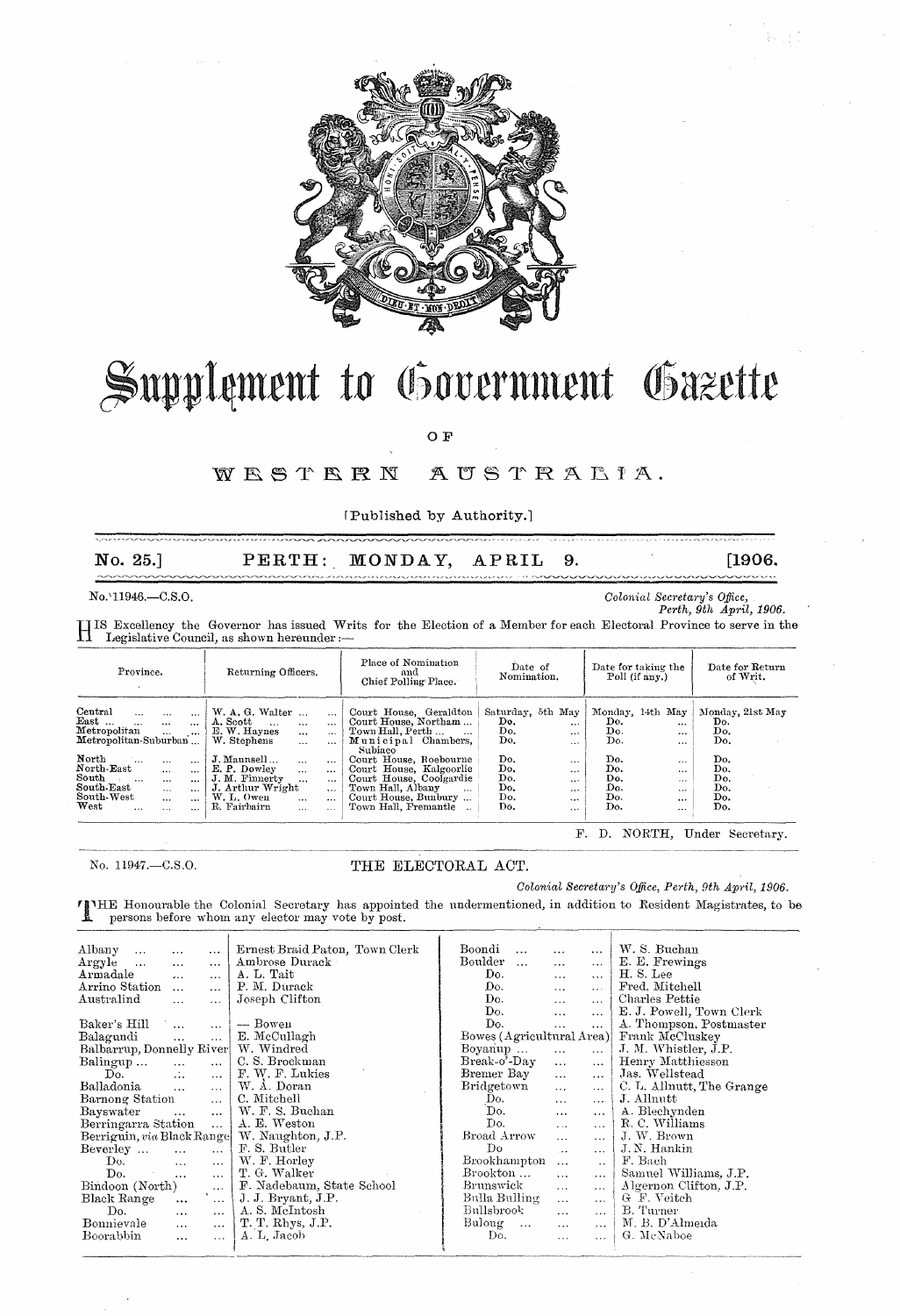## LIST OF PERSONS BEFORE WHOM ELECTORS MAY VOTE BY POST-continued.

| Bunbury                                       | $\ldots$                   |                        | Dr. Ignatius Flynn                       | Gingin<br>$\ldots$                                | $\ldots$       | J. E. Prior                                    |
|-----------------------------------------------|----------------------------|------------------------|------------------------------------------|---------------------------------------------------|----------------|------------------------------------------------|
| Do.                                           | $\cdots$                   | $\ddotsc$              | F. J. Hamilton, Parkfield                | Do.<br>$, \ldots$                                 | $\ldots$       | J. E. Wedge, J.P.                              |
| Do.                                           | $\ddots$                   | $\cdots$               | Alex. Grant                              | Glentromie<br>$\ldots$                            | $\cdots$       | C. K. Davidson, J.P.                           |
| Do.                                           | $\ldots$                   | $\cdots$               | J. F. Johnstone, J.P.                    | Goomalling<br>$\ddotsc$                           | $\ldots$       | Maitland Slater                                |
| Do.                                           | $\ddotsc$                  | $\ldots$               | George Rose, J.P.                        | Do.<br>$\ddotsc$                                  | $\ldots$       | Ivan Royal                                     |
| Do.                                           | $\ldots$                   | $\cdots$               | C. E. Spencer, J.P.                      | Goongarrie<br>$\ddotsc$                           | $\cdots$       | Thomas Kernon                                  |
| Do.                                           | $\cdots$                   | $\ldots$               | George R. Teede, J.P.                    | Gooseberry Hill                                   | $\cdots$       | Chas. H. Brooks, Storekeeper                   |
| Burbanks                                      | $\ddotsc$                  | $\ddotsc$              | J. P. Harris                             | Grass Patch<br>$\ddotsc$                          | $\ddotsc$      | G. Thompson, J.P.                              |
| Burnside                                      | $\cdots$                   | $\cdots$               | Fred. A. W. Bussell, Margaret            | Grass Valley<br>$\cdots$                          | $\ldots$       | A. Powell                                      |
|                                               |                            |                        | River                                    | Greenbushes<br>$\cdots$                           | $\ldots$       | J. V. Geary                                    |
| Burracoppin<br>Busselton                      | $\cdots$                   | $\cdots$               | - Corbett, Station-master<br>A. R. Pries | Do.<br>$\ddotsc$                                  | $\ddotsc$      | W. W. Soden                                    |
| Do.                                           | $\ddotsc$<br>$\sim$        | $\cdots$               |                                          | Do.<br>$\sim$ $\sim$                              | $\cdots$       | G. M. Williams                                 |
|                                               | $\cdots$                   | $\cdots$               | T. G. Collie                             | Greenough<br>$\ddotsc$                            | $\cdots$       | A. Meadowcroft, J.P.                           |
| Calloli                                       |                            |                        | F. W. Roberts                            | Guildford<br>$\ddotsc$                            | $\ldots$       | P. A. Gugeri, J.P.<br>R. A. Thomas, Town Clerk |
| $\sim$ 100 $\sim$ 100 $\sim$<br>Canning Mills | $\ldots$                   | $\cdots$               | Lionel White                             | Do.<br>$\ldots$                                   | $\ldots$       | W. G. Withnell                                 |
|                                               |                            | $\cdots$               |                                          | Do.<br>$\cdots$                                   | $\cdots$       |                                                |
| Capel<br><b>Section</b>                       | $\ddotsc$                  | $\ldots$               | A. G. Layman                             | Gullewa<br>$\ddotsc$                              | $\ddotsc$      | Robert Grime                                   |
| Capel (Upper)<br>Carbine                      |                            | $\cdots$               | N. M. Brazier, J.P.<br>R. Crawford       |                                                   |                |                                                |
| Carnamah (Station)                            | $\ldots$                   | $\ldots$               | Donald McPherson                         | Harvey<br>$\cdots$                                | $\ldots$       | Robert Christison, J.P.                        |
| Carnarvon                                     |                            | $\ddotsc$              | Wm. Newman                               | Hillside Station                                  | $\cdots$       | Alfred Wilding                                 |
| Chapman                                       | $\cdots$<br>$\ddotsc$      | $\ddotsc$              | Thomas McNaught                          | Hine's Hill<br>$\cdots$                           | $\ddotsc$      | R. Whiteman                                    |
| Clackline                                     | $\ldots$                   | $\ddotsc$              | - Durnin, Station-master                 | Hopetoun<br>$\ddotsc$                             | $\cdots$       | Wm. Jamieson                                   |
| Do.                                           | $\ddotsc$                  | $\ldots$               | E. A. Letch, "Eadine."                   | Do.<br>$\ddotsc$                                  | $\cdots$       | E. Keetley                                     |
| Claremont                                     | $\cdots$                   | خورو                   | W. Brockway                              |                                                   |                |                                                |
| Cadgy Cadgy Station                           |                            | $\ddotsc$              | G. Davidson                              |                                                   |                | J. French                                      |
| $_{\rm{Collie}}$<br>$\sim 100$ km s $^{-1}$   | $\ldots$                   | $\ldots$               | W.D. Bedlington, J.P.                    | Irishtown<br>$\ldots$<br>Irwin                    | $\ldots$       | C. W. O'Halloran                               |
| Do.                                           | $\ddotsc$                  | $\cdots$               | Capt. Head                               | $\cdots$<br>$\cdots$                              | $\cdots$       | F. Barwick                                     |
| Do.                                           |                            |                        | E. J. Jacob                              | Israelite Bay<br>$\cdots$                         | $\ddotsc$      |                                                |
| Do.                                           | $\cdots$<br>$\ddotsc$      | $\cdots$               | J. Jolin, J.P.                           | Jandakot                                          |                | Geo. Willis                                    |
| Comet Vale                                    | $\cdots$                   | $\ldots$               | Ernest Charles Chambers                  | $\cdots$<br>$\rm Jarrahdale$                      | $\cdots$       | H. E. Toombs, Postmaster                       |
| Condon                                        |                            | $\cdots$               | W. A. Fettbach                           | $\cdots$                                          | $\ddots$       | J. Alison                                      |
|                                               | $\ddotsc$                  | $\cdots$               |                                          | Jennapullen<br>$\ddotsc$                          | $\cdots$       |                                                |
| Cookernup<br>Coolgardie                       | $\ldots$<br>$\ddotsc$      |                        | E. Cook<br>D. S. Halliday, sen.          |                                                   |                | E. E. Hawkins, Town Clerk                      |
| Do.                                           |                            | $\ldots$               | S. B. Butler                             | Kalgoorlie<br>$\ldots$                            | $\cdots$       |                                                |
| Cossack                                       | $\cdots$                   | $\ldots$               |                                          | Do.<br>$\ldots$                                   | $\cdots$       | M. A. Sanders                                  |
|                                               | $\ldots$                   | $\ddotsc$              | Harold Aubrey Hall                       | Do.<br>$\ddotsc$                                  | $\ddotsc$      | G. F. Schloo                                   |
| Cottesloe                                     | $\ddotsc$                  | $\ddotsc$              | J. H. Riley, State School                | Kanowna<br>$\ldots$                               | .              | W. S. Hodges                                   |
| Do.                                           | $\cdots$                   | $\ldots$               | H. P. Taggart, Station Road              | Do.<br>$\ddotsc$                                  | $\ldots$       | W. O. Mansbridge                               |
| Cuddingwarra                                  | $\ddotsc$                  | $\ddotsc$              | J. Trentfield                            | Karalee<br>$\cdots$                               | $\ddots$       | D. T. Bates                                    |
| Cue<br>$\sim$ 100 $\mu$                       | $\ldots$                   | $\ddotsc$              | Thos. Phillips, Inspector Per-           | Karridale<br>$\ddotsc$                            | $\ddotsc$      | Gavin F. McGregor                              |
|                                               |                            |                        | manent Ways                              | Karrijine<br>$\sim$ $\sim$                        | $\ldots$       | A. J. Pashent, Station-master                  |
| Cunderdin                                     | $\cdots$                   | $\cdots$               | Leonard Wood                             | Kellerberrin<br>$\ddotsc$                         | $\ddotsc$      | G. H. Ackland                                  |
|                                               |                            |                        |                                          | Koogan<br>$\ddotsc$                               | $\ldots$       | M. T. Padbury, J.P.                            |
| Dandarragan<br>Dandalup                       | $\cdots$                   | $\cdots$               | James Drummond, J.P.                     | $K$ ookynie $\ldots$<br>$\ldots$                  | $\ddotsc$      | John Gerrans<br>W. L. Rowett                   |
|                                               | $\ddotsc$                  | $\sim$ 1000 $\pm$      | E. J. T. Brockman, via Balingup          | Koorarawalyee                                     | $\ddotsc$      |                                                |
| Dardanup<br>Do.                               | $\cdots$                   | $\cdots$               | F. Johnston<br>H. W. Venn, J.P.          | Kunanalling<br>$\cdots$                           | $\cdots$       | F. Thomas                                      |
| Darradup                                      | $\cdots$                   | $\cdots$               | Miss Hamilton, Schoolmistress            | Kurnalpi<br>$\sim$ $\sim$ $\sim$<br>Kurrawang     | $\ldots$       | George Switsur<br>W. E. Prince                 |
| $_{\rm{Dayburst}}$                            | $\ddotsc$                  | $\cdots$               | R. Counsel, Postmaster                   | $\ldots$                                          | $\ldots$       |                                                |
| Day Dawn                                      | $\ddotsc$<br>$\cdots$      | $\cdots$               | H. Green, J.P.                           |                                                   |                | $F. W.$ Tuckett, J.P. $\sim$                   |
| Derby<br>$\ddotsc$                            |                            | $\ddotsc$              | E. Carson                                | La Grange Bay<br>Lake Austin                      | $\ddotsc$      | Thos. Hutton                                   |
| Do.                                           | $\ldots$                   | $\cdots$               | S. A. Russ                               | $\sim 100$<br>Laverton                            | $\ddotsc$      | James Simpson                                  |
| Dedari                                        | $\cdots$                   | $\cdots$               | A. W. Pierce                             | $\cdots$<br>Lawlers                               | $\cdots$       | H. D. Peers                                    |
| $\sim$ . $\sim$<br>Dongarra                   | $\sim$ .<br>$\ddotsc$      | $\ddotsc$<br>$\ddotsc$ | Dr. G. H. Bartlett                       | $\ddotsc$<br>Leederville                          | $\ldots$       | J. Crawford, Trevarton Street                  |
| Do.                                           | $\cdots$                   | $\ddotsc$              | Irwin S. Moore, J.P.                     | $\sim$ 100 $\pm$<br>Do.                           | $\ldots$       | J. W. Johnson                                  |
| Donnybrook                                    |                            |                        | Hugh Brockman                            | $\ddotsc$                                         | $\cdots$       |                                                |
| Do.<br>$\sim$                                 | $\sim$ $\sim$              | $\cdots$               | Dr. P. Elliott                           | Do,<br>$\cdots$<br>Do.                            | $\ldots$       | J. Merriman<br>P. Stuart, Town Clerk           |
| Do.<br>$\sim$                                 | $\cdots$<br>$\ldots$       | $\ldots$<br>           | F. J. Elliott                            | $\ldots$<br>Lennonville<br>$\ddotsc$              | .<br>$\ddotsc$ | G. A. Mahood, J.P.                             |
| Doongin $\dots$                               | $\ldots$                   | $\ddotsc$              | G. Smith                                 | Leonora<br>$\ddotsc$                              |                | A. Leach, J.P.                                 |
|                                               |                            |                        |                                          | Do.                                               | $\ldots$       | R. Stuart, J.P.                                |
| Esperance                                     | $\ldots$                   |                        | W. E. Hughes                             | $\ddotsc$<br>Lower Liveringa                      | <br>$\ddotsc$  | John Pipe                                      |
|                                               |                            |                        |                                          |                                                   |                |                                                |
| Fimiston                                      | $\ddotsc$                  | .                      | W. T. Moran                              | Magnet                                            | $\ldots$       | A. Phelps                                      |
| Fitzroy                                       | $\ldots$                   | $\ldots$               | C. J. Annear                             | $\ldots$<br>Majestic<br>$\ddotsc$                 | $\ddotsc$      | Athelstane Metcalfe                            |
| Fraser's Range                                |                            | $\ldots$               | C. Watson                                | Malcolm<br>$\ddots$                               | $\ddotsc$      | A. W. Martin                                   |
| Fremantle, East                               |                            | $\ldots$               | Cornelius Glasson                        | Manfred Station                                   | $\ddotsc$      | H.C.V. Smith                                   |
| Do.                                           | $\mathcal{L}_{\text{max}}$ | $\ldots$               | W. Lohoar                                | Mary Ann Harbour                                  | $\cdots$       | W. Jamieson                                    |
| Do.                                           | $\sim$ .                   |                        | H. H. Parker                             | Maylands<br>$\ddotsc$                             |                | J. Smith                                       |
| Fremantle                                     | $\ddotsc$                  | $\ldots$               | Frank Cadd                               | Meckering<br>$\ldots$                             | $\mathbf{A}$   | W. T. Wrench                                   |
| Do.                                           | $\ldots$                   | $\ddotsc$              | J. J. Higham                             | Meekatharra<br>$\cdots$                           | $\ddotsc$      | E. Theyer                                      |
| Do.                                           | $\ldots$                   | $\ldots$               | L. A. King                               | Menzies<br>$\ldots$                               | $\cdots$       | E. Y. Butler                                   |
| Do.                                           | $\cdots$                   | $\ddotsc$              | J. P. Learmonth                          | Do.<br>$\sim$ . $\sim$                            | $\cdots$       | J. F. Lynch                                    |
| Do.                                           | $\ldots$                   |                        | Samuel T. McMillan, Town Clerk           | Merriden<br>$\sim$                                | $\cdots$       | F. Cooke                                       |
| Do.                                           | $\ddotsc$                  |                        | Elias Solomon                            | Do.<br>$\ddotsc$                                  | $\cdots$       | W. M. Doig                                     |
| Fremantle, North                              |                            | $\ddotsc$              | Wm. D. Evans                             | Midland Junction                                  | $\cdots$       | Francis R. Honey, J.P., New-                   |
| Do.                                           | $\ldots$                   | .                      | James Pearce                             |                                                   |                | castle Road                                    |
| Field's Find                                  | $\sim$ . $\sim$            |                        | J. Allen, via Yalgoo                     | Do.<br>$\ldots$                                   | $\ddotsc$      | David Pascoe, Town Clerk                       |
| Do.                                           | $\ddotsc$                  | .                      | A. B. Glister                            | Do.<br>$\ldots$                                   | $\ddotsc$      | W. J. Roach                                    |
| Do.                                           | $\ldots$                   | $\ddotsc$              | M. H. Hobby, J.P.                        | Milly Milly Station                               | $\ldots$       | Fred Cæsar                                     |
|                                               |                            |                        |                                          | Mingenew<br>$\ddotsc$                             | $\ddotsc$      | G. F. Hymus                                    |
| Gabanintha                                    | $\cdots$                   | $\ddotsc$              | H. Sands                                 | Minilya River                                     | $\ddotsc$      | D. J. Hearman                                  |
| Gabyon Station                                |                            | $\ldots$               | J. Hearn, via Wurarga                    | Mogumber<br>$\sim 100$                            | $\cdots$       | A H. A. Coleman, State School                  |
| Geraldton                                     | $\sim$ $\sim$              |                        | W. J. O'Connell                          | Moolyella<br>$\ddotsc$                            | $\cdots$       | W. H. Maher                                    |
| Do.                                           | $\ldots$                   | $\cdots$               | Raymond Eliot                            | $\operatorname{Moora}$<br>$\sim 100$<br>$\ddotsc$ | $\ddotsc$      | Thomas W. Burns                                |
| Do.                                           |                            |                        | T. S. Kidd, J.P.                         | Do.<br>$\ddotsc$                                  | $\ddotsc$      | A. Coleman                                     |
|                                               | $\ldots$                   |                        |                                          |                                                   |                |                                                |
| Do.                                           | $\ldots$                   |                        | William Moore, J.P.                      | Mount Barker $\;\;\ldots$                         | $\ddotsc$      | Andrew Muir, J.P., Forrest Hill                |
| Do.                                           | $\ldots$                   |                        | J. Mills, J.P.                           | Mt. View<br>$\ddotsc$                             | $\ddotsc$      | T. A. Drage (Northampton)                      |
| Do.                                           | $\ldots$                   | $\ddotsc$              | T. Rowe                                  | Mundijong<br>$\ddotsc$                            | $\cdots$       | Percy Hutton, J.P.                             |
| Do.                                           | $\ddotsc$                  | $\ldots$               | G. B. Sweeting                           | Mullewa<br>$\cdots$                               | $\cdots$       | A. Lawrence, Inspector of Per-                 |
| Gindalbie                                     | $\ddotsc$                  |                        | G. A. Cooper                             |                                                   |                | manent Way                                     |